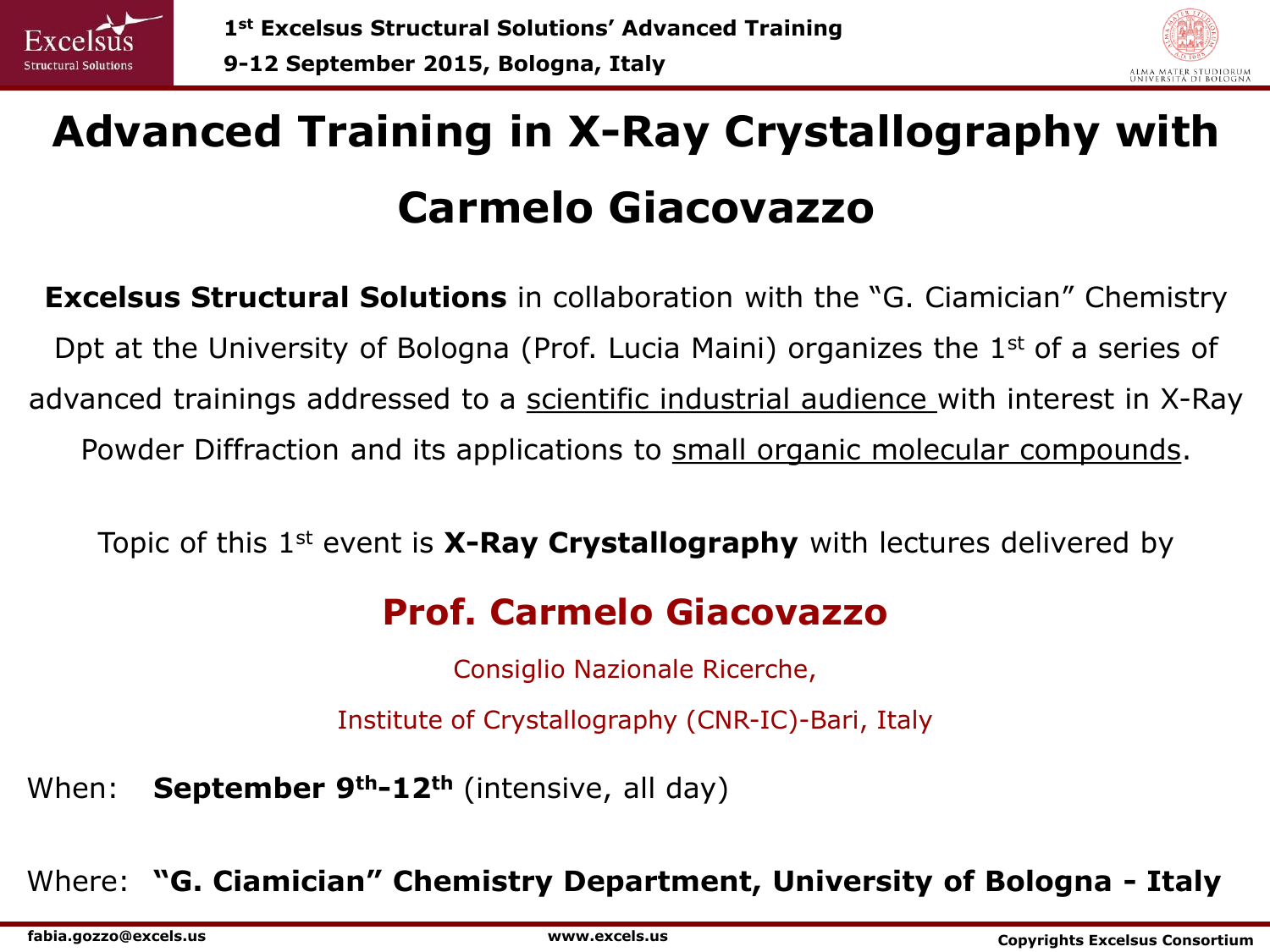



## **Lectures topics:**

**General crystallography**: Space group symmetry; the metric matrix; the reciprocal lattice; mathematical background: the concept of convolution and Fourier Transform; mathematical model of a lattice and of a crystal; Thomson–Compton scattering; interference of scattered waves; scattering from atomic electrons, atoms, molecules; isotropic and anisotropic temperature factor; crystal diffraction: the Laue condition; the structure factor; reflection and limiting spheres; symmetry in reciprocal space: Laue groups, symmetry restricted phase reflections, systematic absences, determination of the space groups; the calculation of the electron density; crystallographic Least Squares; Single Crystal and Powder Diffraction

**Powder Crystallography:** unit cell determination; space group determination; Full Pattern decomposition; LeBail and Pawley refinements, Direct- Patterson Methods; resolution Bias correction; direct space phasing techniques, simulated annealing, Rietveld refinements; XRPD Software Demos.